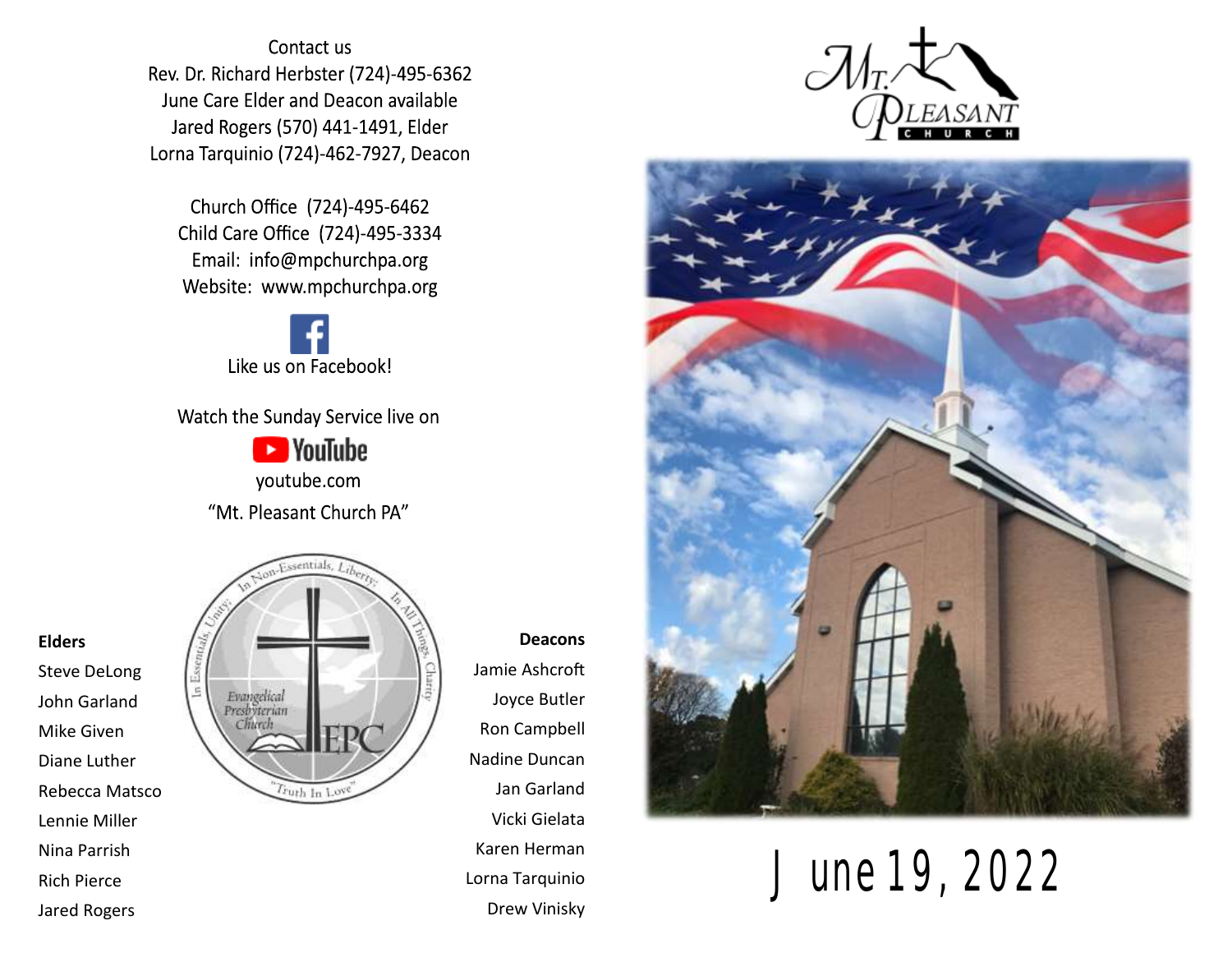$orship$   $\subseteq$  ervice

Preparatory Worship

Call to Worship: Psalm 51:15-17

Prayer of Invocation

\*Praise Through Song

Prayer of Confession and Assurance of Pardon

Minute for Mission: The Center, Midland Minute for Mission: The Missions Team

\*Doxology #623

Presentation of Tithes and Offering

Pastoral Prayer and the Lord's Prayer

\*Hymn #118 *"Faith of Our Fathers"* \*\**The children will proceed to Children & Worship during the hymn.*

> Scripture: Amos 4-5 Sermon *"Mercy Not Sacrifice"* Pastor Rich Herbster

> \*Hymn #315 *"The Solid Rock"*

\*Benediction and Recessional

\*Congregation will stand *\*\*Children from ages 3 to 2nd grade are welcome to attend Children & Worship A nursery is available for children under the age of 3.*



# **WORSHIP/SUNDAY SCHOOL SCHEDULE**

8:45am Coffee/Fellowship 9-9:45am—Sunday School for Adults, Young Adults (18-30) and Children 10:00am—Worship Service

#### **FATHER'S DAY FELLOWSHIP:**

In honor of Father's Day—light refreshments, including Isaly's ham bbq sandwiches, will be served by the Fellowship Team after the worship service today.

### **DEACONS' FOOD CLOSET—RESTOCK NEEDED:**

Supplies are getting low for the Little Needs Food Pantry. Please consider donating items for restock. Non-perishable items can be brought to the church office during business hours (6am-6pm).

### **TEACHER ENRICHMENT WORKSHOP**

**Saturday, July 16, 9-Noon**: All Sunday School teachers and anyone who leads classes or study/fellowship groups is invited to join us for breakfast and tips on teaching our faith PLUS a behind-the-scenes tour of our resource storage! Call or text Bev Foxall/724.630.5583 or Rebecca Matsco/724.494.2409 to RSVP

#### **HYMN SING!:**

You are invited to join the First Presbyterian church family for a hymn sing on Sunday, June 26, at 6 p.m. in the Sanctuary, 252 College Ave, Beaver. There will be songs for children as well as adults, so this is a great opportunity to introduce the children in your life to some of the great hymns of the faith. Worship with us as we raise our voices in praise to the Lord through song.

#### **SPAGHETTI DINNER BENEFIT:**

There will be a Spaghetti Dinner Benefit for Shaina Swiontek who unexpectedly lost her husband in April. Shaina is a worker at our child care. The benefit will be on Saturday, June 25, from noon to 6 here at Mt. Pleasant. Tickets are \$10 and include spaghetti with sauce, meat sauce, or meatballs; Italian bread; salad; cake; and drink. Eat-in and take out are both available. There will be a bake sale, raffle baskets, and 50/50 raffle. For tickets contact Denise Lander at 724.312.5771.